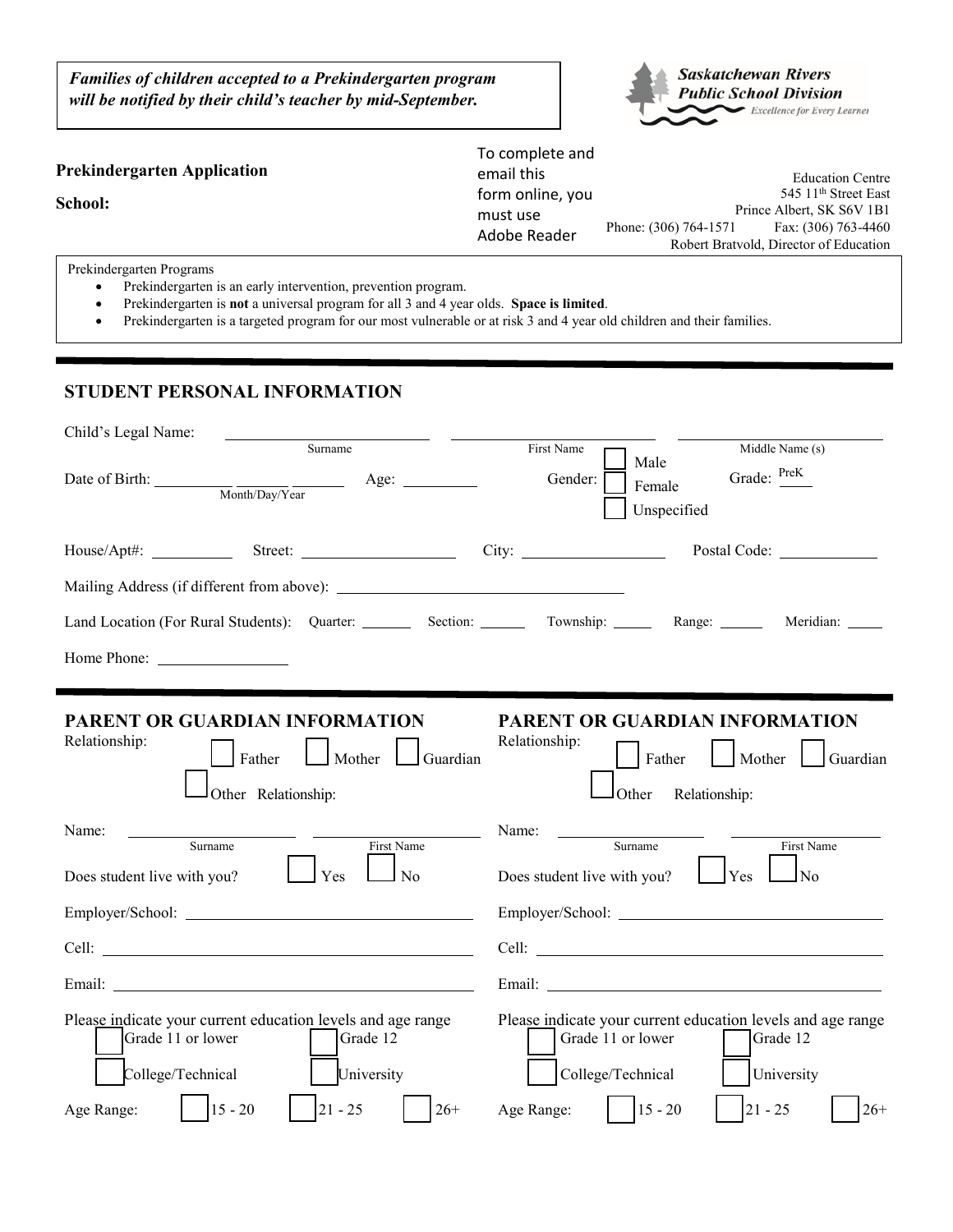| <b>CITIZENSHIP INFORMATION</b><br>Canadian                                                                                                                                                                                     |                             |             |                                                                                                                                                                                                                                                                                                         |
|--------------------------------------------------------------------------------------------------------------------------------------------------------------------------------------------------------------------------------|-----------------------------|-------------|---------------------------------------------------------------------------------------------------------------------------------------------------------------------------------------------------------------------------------------------------------------------------------------------------------|
| <b>CHILD'S FIRST LANGUAGE</b> (please list all languages spoken in your home)                                                                                                                                                  |                             |             |                                                                                                                                                                                                                                                                                                         |
|                                                                                                                                                                                                                                |                             |             |                                                                                                                                                                                                                                                                                                         |
| FIRST NATIONS INUIT AND MÉTIS (voluntary self-declaration)                                                                                                                                                                     |                             |             |                                                                                                                                                                                                                                                                                                         |
| First Nations Status                                                                                                                                                                                                           | First Nations Non-Status    | Inuit       | Metis                                                                                                                                                                                                                                                                                                   |
| Yes<br>Do you live on a reserve:                                                                                                                                                                                               | $\vert$ No                  |             |                                                                                                                                                                                                                                                                                                         |
| Reserve Name: University of the Contract of the Contract of the Contract of the Contract of the Contract of the Contract of the Contract of the Contract of the Contract of the Contract of the Contract of the Contract of th |                             |             |                                                                                                                                                                                                                                                                                                         |
| SIBLINGS INFORMATION (Please attach an additional sheet to list more than four siblings)                                                                                                                                       |                             |             |                                                                                                                                                                                                                                                                                                         |
| Name:<br>Surname                                                                                                                                                                                                               |                             |             |                                                                                                                                                                                                                                                                                                         |
| Surname                                                                                                                                                                                                                        | First Name                  |             | Age: School Attending: 2000 Million                                                                                                                                                                                                                                                                     |
| Name:<br>Surname                                                                                                                                                                                                               | First Name                  |             | Age: School Attending:                                                                                                                                                                                                                                                                                  |
| Name:<br>Surname                                                                                                                                                                                                               | First Name                  |             | Age: School Attending:                                                                                                                                                                                                                                                                                  |
| <b>CUSTODY INFORMATION</b><br><b>Court Order</b><br>If yes, please make arrangements to discuss this situation with the school administration.<br>Is this student in foster care?<br><b>Foster Care</b>                        | Yes<br>No                   |             | In rare instances a child may be designated as "Protected" if a court has issued a restraining order.<br>Should school administration be aware of any such Court Order for the protection of your child?<br>Yes<br>$\overline{\rm No}$<br>If you answered Yes, please provide the following information |
| Foster Care Agency:                                                                                                                                                                                                            | Ministry of Social Services |             | ICFS (Indian Child and Family Services)                                                                                                                                                                                                                                                                 |
| Type of Foster Care:<br>Regular                                                                                                                                                                                                |                             | Therapeutic | Therapeutic Group                                                                                                                                                                                                                                                                                       |
|                                                                                                                                                                                                                                |                             |             |                                                                                                                                                                                                                                                                                                         |
|                                                                                                                                                                                                                                |                             |             | <b>EMERGENCY INFORMATION</b> (Parents/guardians will always be contacted first in the event of an emergency)                                                                                                                                                                                            |
| <b>Emergency Contact 1</b><br>(if parents are unavailable)                                                                                                                                                                     |                             |             |                                                                                                                                                                                                                                                                                                         |

Emergency Contact 2 (if parents and Emergency Contact 1 are unavailable)

Name: Home Phone: Work Phone: Cell: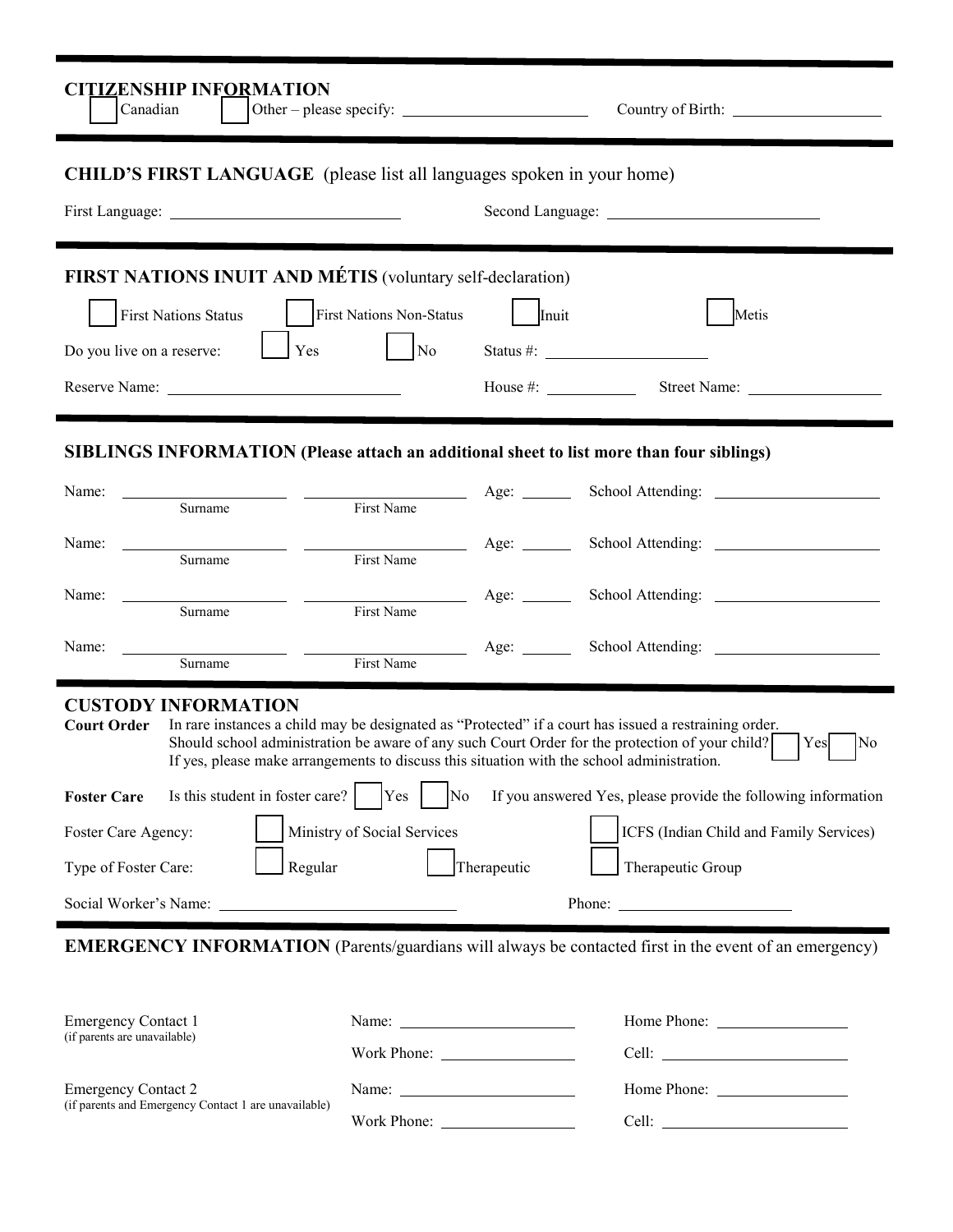| If you answered Yes, please provide details of the medical condition:                                                                                                                                                                                                                                                                                                                                                                                                                                                                                                                                                                                                                                                                                                                                                                                                                                                                                                                                                                                                                              |
|----------------------------------------------------------------------------------------------------------------------------------------------------------------------------------------------------------------------------------------------------------------------------------------------------------------------------------------------------------------------------------------------------------------------------------------------------------------------------------------------------------------------------------------------------------------------------------------------------------------------------------------------------------------------------------------------------------------------------------------------------------------------------------------------------------------------------------------------------------------------------------------------------------------------------------------------------------------------------------------------------------------------------------------------------------------------------------------------------|
| <b>PERMISSION</b><br>I give permission for my child to participate in low risk educational activities that occur during normal<br>Yes<br>school hours away from the school grounds. I understand that the activities will be connected to<br>educational objectives. The school will inform me by written note or telephone call when a trip will<br>occur.<br>Local Authority Freedom of Information Protection (LAFOIP). Please read the LAFOIP brochure.<br>Yes<br>2.<br>I give my permission for my child's personal information (name, grade, school), photo/video, video recording, including<br>virtual learning opportunities, media release, media internal and external, social media permission and/or work to be displayed<br>beyond the school or school division and know that it will be accessible to the public through a posting<br>publication, or internet website. (An example: The publication of your child's picture in the local newspaper or social media.)<br>The LAFOIP brochure is available at the school or online at www.srsd119.ca. (Click on Parent Information) |
| Does your child attend child care, or any other early learning programs?<br>Yes<br>N <sub>o</sub>                                                                                                                                                                                                                                                                                                                                                                                                                                                                                                                                                                                                                                                                                                                                                                                                                                                                                                                                                                                                  |
| <u>and the contract of the contract of the contract of the contract of the contract of the contract of the contract of the contract of the contract of the contract of the contract of the contract of the contract of the contr</u><br>Name of Program:<br>If yes, how often?                                                                                                                                                                                                                                                                                                                                                                                                                                                                                                                                                                                                                                                                                                                                                                                                                     |
| In a week, how often does your child play with other preschool children?                                                                                                                                                                                                                                                                                                                                                                                                                                                                                                                                                                                                                                                                                                                                                                                                                                                                                                                                                                                                                           |
| In what ways do you think your child would benefit from Prekindergarten?                                                                                                                                                                                                                                                                                                                                                                                                                                                                                                                                                                                                                                                                                                                                                                                                                                                                                                                                                                                                                           |
| Yes<br>N <sub>o</sub><br>Did your child attend Prekindergarten last year?                                                                                                                                                                                                                                                                                                                                                                                                                                                                                                                                                                                                                                                                                                                                                                                                                                                                                                                                                                                                                          |
| If yes, where? $\qquad \qquad$<br>Yes<br>N <sub>o</sub><br>Is this your neighborhood school?                                                                                                                                                                                                                                                                                                                                                                                                                                                                                                                                                                                                                                                                                                                                                                                                                                                                                                                                                                                                       |
|                                                                                                                                                                                                                                                                                                                                                                                                                                                                                                                                                                                                                                                                                                                                                                                                                                                                                                                                                                                                                                                                                                    |
| Does your child have any special needs, medical conditions, or behaviours of which the school staff should<br>Yes<br>be aware?<br>N٥                                                                                                                                                                                                                                                                                                                                                                                                                                                                                                                                                                                                                                                                                                                                                                                                                                                                                                                                                               |
| If yes, please explain                                                                                                                                                                                                                                                                                                                                                                                                                                                                                                                                                                                                                                                                                                                                                                                                                                                                                                                                                                                                                                                                             |
| What do you want us to know about your child?                                                                                                                                                                                                                                                                                                                                                                                                                                                                                                                                                                                                                                                                                                                                                                                                                                                                                                                                                                                                                                                      |
| Public Health<br>Social Services<br>Have you been referred to Prekindergarten by a partner agency such as:<br>KidsFirst<br><b>ECIP</b><br>No referral was made Other:<br>Prekindergarten engages parents through home visits, family events, parent education, ongoing conversations and class<br>participation. How would you like to be engaged in Prekindergarten?<br>Participation in Family Events is an expectation of the Prekindergarten program. When would you be more able to attend events at<br>Morning<br>Afternoon<br>the school?<br>Evening                                                                                                                                                                                                                                                                                                                                                                                                                                                                                                                                        |

Does this student have a **severe** or **life threatening** medical condition?  $Yes$  No